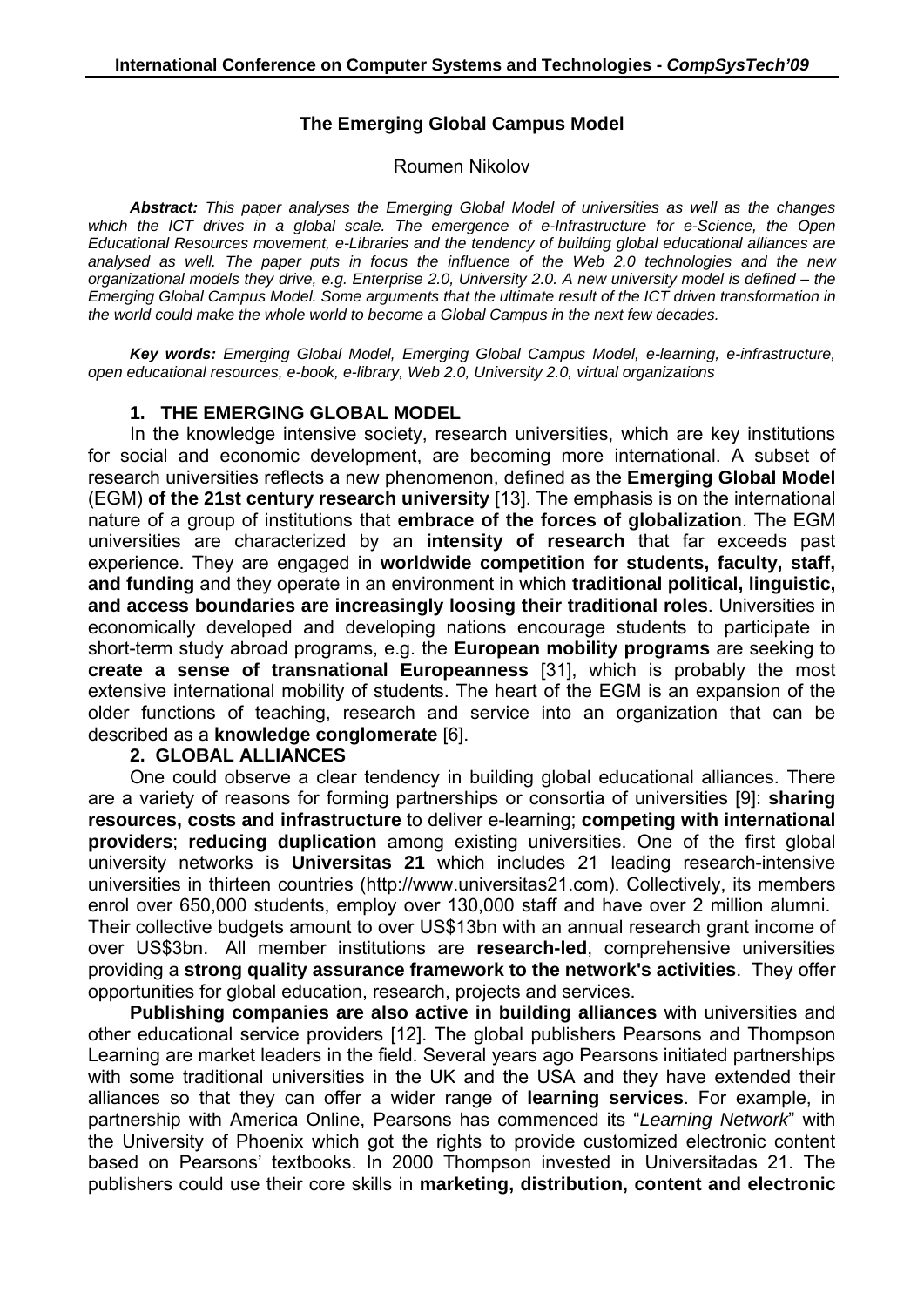**delivery systems** and in alliance with universities they can offer new products and services to existing and new markets.

## **3. OPEN EDUCATIONAL RESOURCES**

The global education movement gave rise of another movement – Open Educational Resources (OER), which demonstrates great potential to overcome demographic, economic, and geographic educational boundaries and to promote **life-long learning and personalized learning**. The most often used definition of OER is "*digitized materials offered freely and openly for educators, students and self-learners to use and reuse for teaching, learning and research*" [21]. There are three areas of open educational resources: **learning content, tools** and **implementation resources** (mostly - intellectual property licenses). Some of the most popular initiatives are:

- **MIT OpenCourseWare** (http://ocw.mit.edu) they published on the Web about 1,800 courses which are made available to educators and learners worldwide at no cost. Some evaluation of the MIT OCW showed that the web site was visited more than 8.5 million in 2005, a 56% annual increase from 2004;
- **OpenCourseWare Consortium** (http://www.ocwconsortium.org/) a collaboration of more than 100 higher education institutions and associated organisations from around the world creating open educational content using a shared model.

A special case of OER are the **open textbooks** [5]. The open textbooks, as well as the OER movement, are very important instruments to approach the **educational gap in the developing countries**. New tools for e-books are also being developed [8]. Some recent OER developments are related to building **open repository of research publications** and other research outputs, e.g. – Dspace at MIT (http://dspace.mit.edu/), DSpace of the TENCompetence project (http://dspace.ou.nl/), TeLearn of the EU Kaleidoscope network of excellence (http://telearn.noe-kaleidoscope.org/), etc. The DSpace at MIT Thesis Collection, for instance, contains more than 20 000 items.

### **4. E-INFRASTRUCTURE FOR E-SCIENCE**

The term *e-infrastructure* refers to a **new research environment** in which all researchers - whether working in the context of their home institutions or in national or multinational scientific initiatives - **have shared access to unique or distributed scientific facilities** (including data, instruments, computing and communications), regardless of their type and location in the world (http://cordis.europa.eu/). The **einfrastructure** (cyberinfrastructure) is a **combination of hardware, software, services, personnel and organization**, which provides a wide range of **services for the global research communities** [2]. It should enable research communities and projects to rely on an **effective application-specific, but interoperable, knowledge environments for research and education**. **Interoperability** is important for facilitating multidisciplinary projects as the evolution of research dictates.

Increasingly, new types of scientific organizations and supporting environments for science based on research communities are emerging, e.g "*laboratories without walls*" [2]. They can serve individuals, teams and organizations in ways that revolutionize the research practice. The industry could be an important partner in development and deployment of e-infrastructure, but it could also benefit from it. The e-infrastructure could be a platform for co-investments and building new partnerships between universities and industry and thus – **catalyze new organizational forms for knowledge creation and education in the digital age** [2]. Organizations of the type are: the **Enabling Grids for EsciencE** - EGEE (http://public.eu-egee.org/) and **nanoHUB.org** (http://nanohub.org/). The model of **Global Research Library** (GRL) is also emerging. The fast development of the Web 2.0 technologies, the OER and the e-infrastructure are driving changes in the library model as well. Libraries will be catalysts for **facilitating knowledge-sharing**. The European digital library Europeana (http://www.europeana.eu) contains more than 4 million digital items: images, texts, sounds and videos.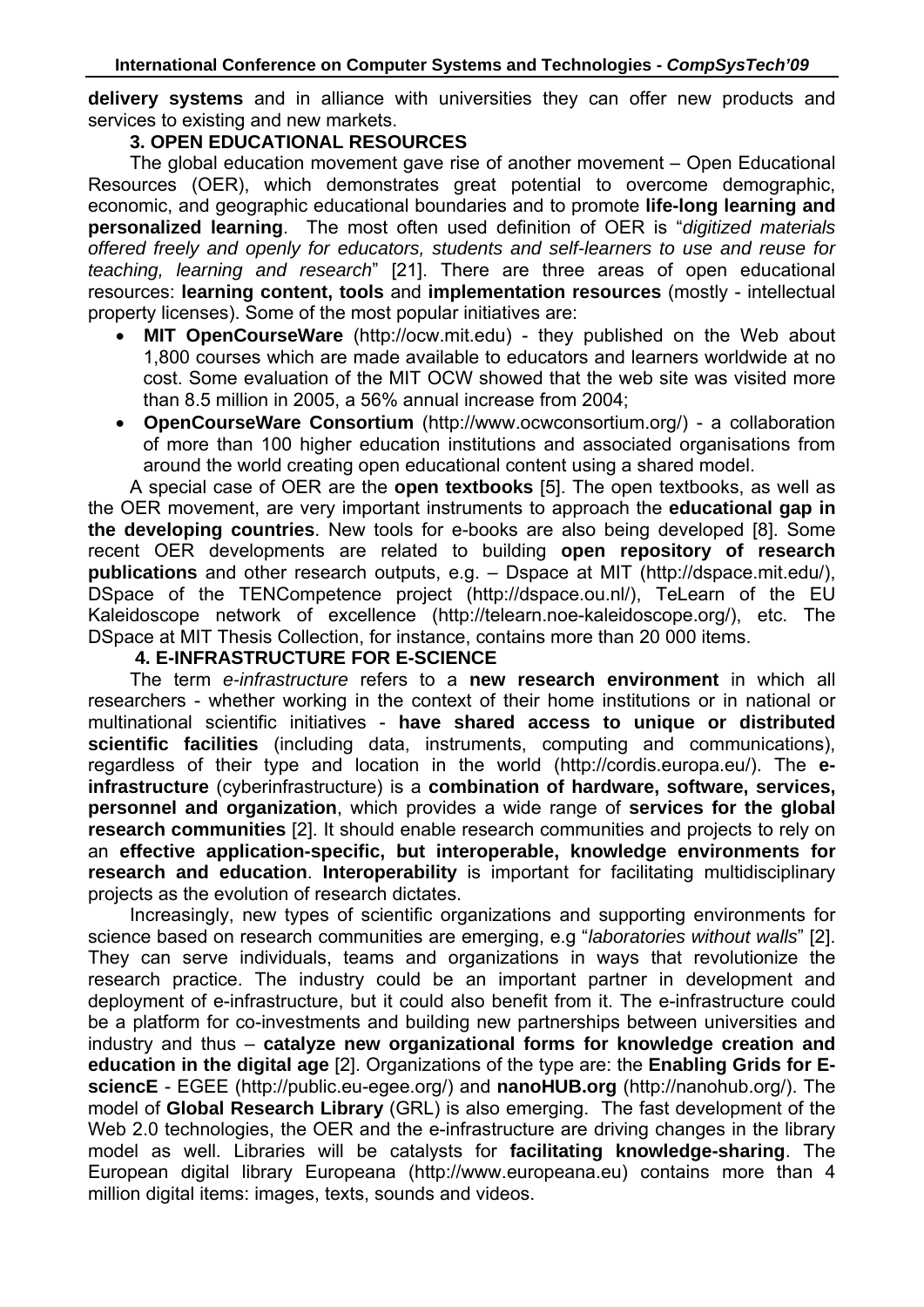### **5. THE EMERGING GLOBAL CAMPUS MODEL**

The EGM should be projected on the new global ICT environment related to the OER movement, e-infrastructure and virtual organizations developments. The characteristics of the Emerging Global Campus Model (EGCM) could be considered as an extension of the ones of the EGM. We will adopt the assumption that the "*current educational reform is driven by three major factors - asynchronous space and time, responsive environments, and virtual reconstruction*" [11] and will consider *Virtual Campus* as a virtual reconstruction of the existing campuses and "*bricks and mortal"* buildings. This means to "*redesign and reconfigure the human experience of existing physical spaces without having to make physical, structural changes in buildings"* [11]. Thus, **virtual spaces would complement the physical spaces** when designing an effective, student centered, learning environment [19]. The virtual campus will not only integrate a variety of software tools but also integrate all the physical tools that can be found in physical campus. We adopt also that the concept of *learning spaces* as one of the main features of the future learning [24]. *Place-making* is a very appropriate metaphor for designing cyberspace since *"the virtual places will include socio-cultural and perceptual qualities, enriching them to the point where they may approach - perhaps even surpass - comparable physical settings*" [7]. In such way **even non-campus universities could build their virtual campuses** and make the campus education not only a good American tradition [29] but rather a **world standard for global higher education**. Refering to this tradition*,* an *"Educating by Design"* principle [26] could be applied by transforming it to the virtual campus design issues. The institutional virtual campus could evolve into a global virtual campus comprising all university branches and partner institutions. The virtual campus should be opened towards the other stakeholders and the users and provide *virtual places* where they could meet, cooperate, communicate, share information and knowledge.

One of the measures for global reach of a university is the percentage of foreign students, PhDs and postdocs. The EGM universities give special attention to international PhD students, seeking the best minds worldwide to contribute to the research agenda as part of their doctoral studies [13]. In realation to the Bologna Process and Lisbon Strategy and the targeted "*Europenness*" [31], the EGCM might serve for defining different **virtual mobility schemes** by following the Virtual Erasmus model, which complements the existing Erasmus exchange programmes [22]. The Virtual Erasmus can be used to prepare and follow-up the physical mobility or/and take courses at the home university while staying abroad. In addition, it embeds "*networked e-learning (in transnational collaboration of teachers and students) as an integrated part in mainstream higher education, aiming at transferability, scalability and sustainability: joint programme and course development, joint learning activities as virtual integrated elements of blended learning, 'following' (e.g. elective) courses abroad in a virtual mode*" [22]. Similar combined virtual/physical mobility model could be applied for mobility of researchers and for "*crosssector*" (academia-industry) mobility schemes. These models could be further extended towards a combined Virtual/Physical Recrutement Model since the EGM (respectively – EGCM) universities are "*adopting worldwide recruitment strategies fo students, faculty, and administrators*" [13]. The model of virtual mobility would be very useful for developing countries in their efforts to reduce the **brain-drain and turn it into a brain-gain** status and thus helping to reduce the rising "*knowledge gap*" between them and the developed countries. In order to fulfill this mission, the EGCM universities should closely **cooperate with international non-governmental organizations and multi-governmental organizations**, such as UNESCO, World Bank and OECD.

Similarly to the knowledge intensive companies, the need of an **effective knowledge management strategy is becoming one of the main characteristics** of an EGCM university as well. Knowledge Management (KM) emerged as a result of the development of ICT and the changes in the organizations' structure, functions and management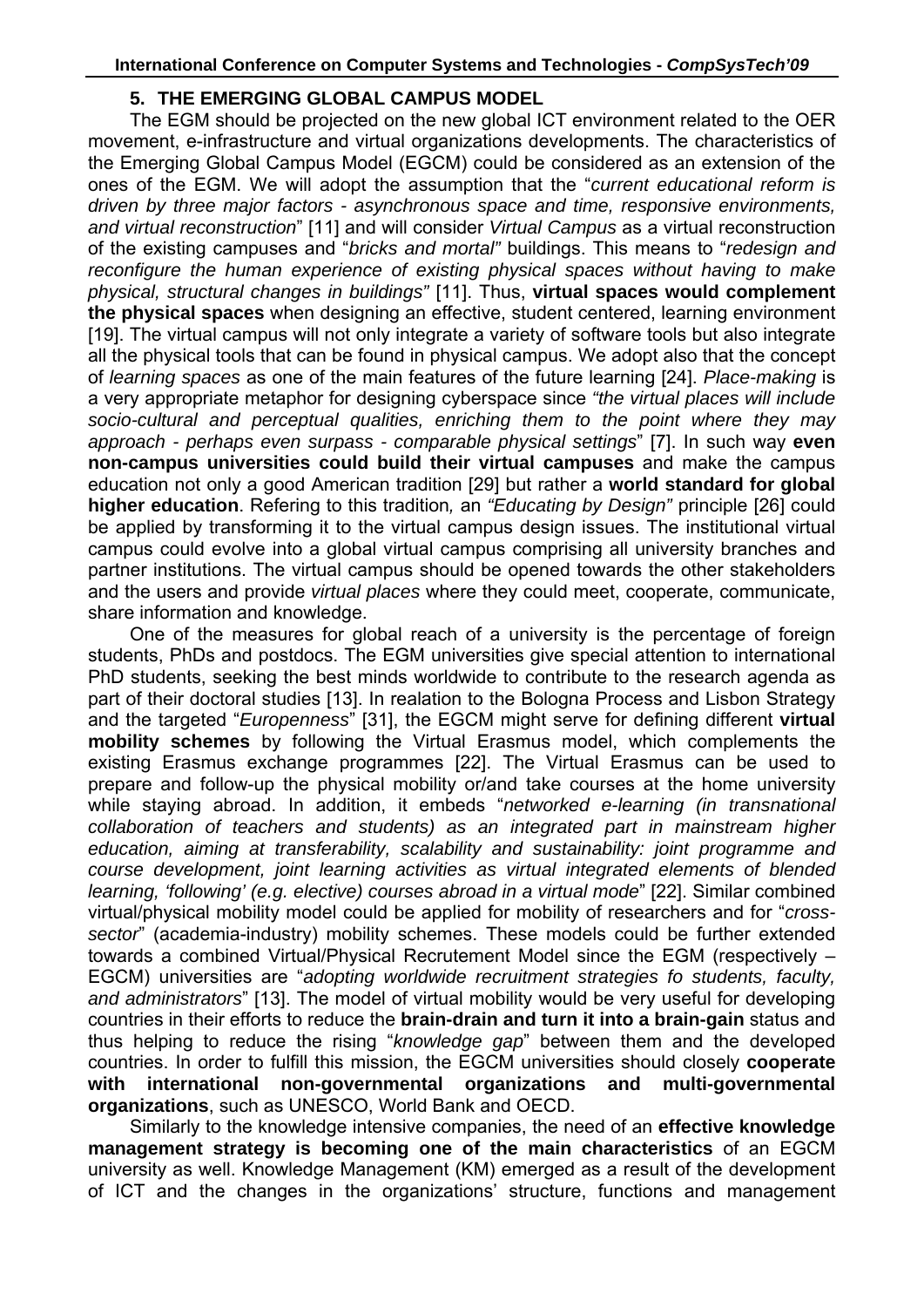practices all over the world. The globalization of educational markets and the global competition put the focus on **effective management of intangible assets** as a way universities to achieve **competitive advantages** since the knowledge is the **essential asset** of them. We adopt the framework "*The KM Spectrum*" [3] as a classification scheme of the KM activities: *Transactional KM, Analytical KM, Asset Management KM, Processbased KM, Developmental KM, Innovation/creation KM*. An EGCM university should apply **KM tools** for: generation of knowledge; storing, codification and representation of knowledge; knowledge transformation and knowledge use; transfer, sharing, retrieval, access and searching of knowledge. Such university should also implement a knowledge management strategy based on a (Web 2.0) KM system with a distributed architecture [1].

In order to become an "*enterprise like*" organization the universities tend to adopt ICT not only for e-learning, but also for management and administrative purposes, i.e. to implement ERP systems along with change management and e-learning [17]. However the fast developments of the Web 2.0 technologies and socials software networks are causing dramatic change in the society [23]. Gardner states: "*Although Web 2.0 is now entering the Trough of Disillusionment, it will emerge within two years to have transformational impact, as companies steadily gain more experience and success with both the technologies and the cultural implications*" (http://www.gartner.com). The Web 2.0 technologies influence the business world and the notion *Enterprise 2.0* has been introduced [10]. McAfee gave the most cited definition: "*Enterprise 2.0 is the use of emergent social software platforms within companies, or between companies and their partners or customers*" [10, 27, 28]. The Enterprise 2.0 model provides opportunities for company improvements in the area of innovation, collaboration, knowledge sharing, using collective intelligence and searching and discovering. This model is gradually adopted not only by many small companies, but also by a large number of big companies as well, such as IBM, Oracle and BT.

The industrial economy knowledge monopolies are breaking down and the innovation is becoming more collaborative, distributed and open [27]. The Web 2.0 technologies give rise to company's business and innovation webs. Tapscott states that "*in most industries, innovation increasingly depends on dense networks of public and private actors and large pools of intellectual property that routinely combine to create end products*". Tapskott and Williams put in the focus the opportunities for the new mass collaboration model to change "*how companies and societies harness knowledge and capability to innovate and create value*" [28]. The so called "*ideagoras*" emerged, i.e. Web 2.0 based environments where researchers and developers can collaboratively develop innovations. Companies are *innovation seekers* when they face some difficult problems, and they could globally challenge the experts – the *innovation providers* [14]. An independent innovation platform could also enhance the organizational innovation processes and thus contribute to better exploitation and use of the organizational knowledge management portals by **improving the innovation and knowledge management processes** within the organization [1].

As it was stated above, the **Web 2.0 technologies and tools provide new avenues for cooperation between university and industry** in the areas of training, research and innovation, which is a solid ground for joint ICT professional competency development. On the way to a knowledge society in a dynamic ICT environment the universities should catalyse a process of **deep institutional change**. As Unsworth states, one of the major challenges facing the universities in the next decade is to **reinvent themselves as information organizations** [30]. He emphasizes that the "*universities are, at their core, organizations that cultivate knowledge, seeking both to create knowledge and to preserve and convey knowledge, but they are remarkably inefficient and therefore ineffective in the way that they leverage their own information resources to advance that core activity*". The **model of University 2.0** naturally emerged as a framework for universities to adapt to the social computing phenomena and to the networked information economy. We define University 2.0 as *a "research and entrepreneurial university which integrates Web 2.0*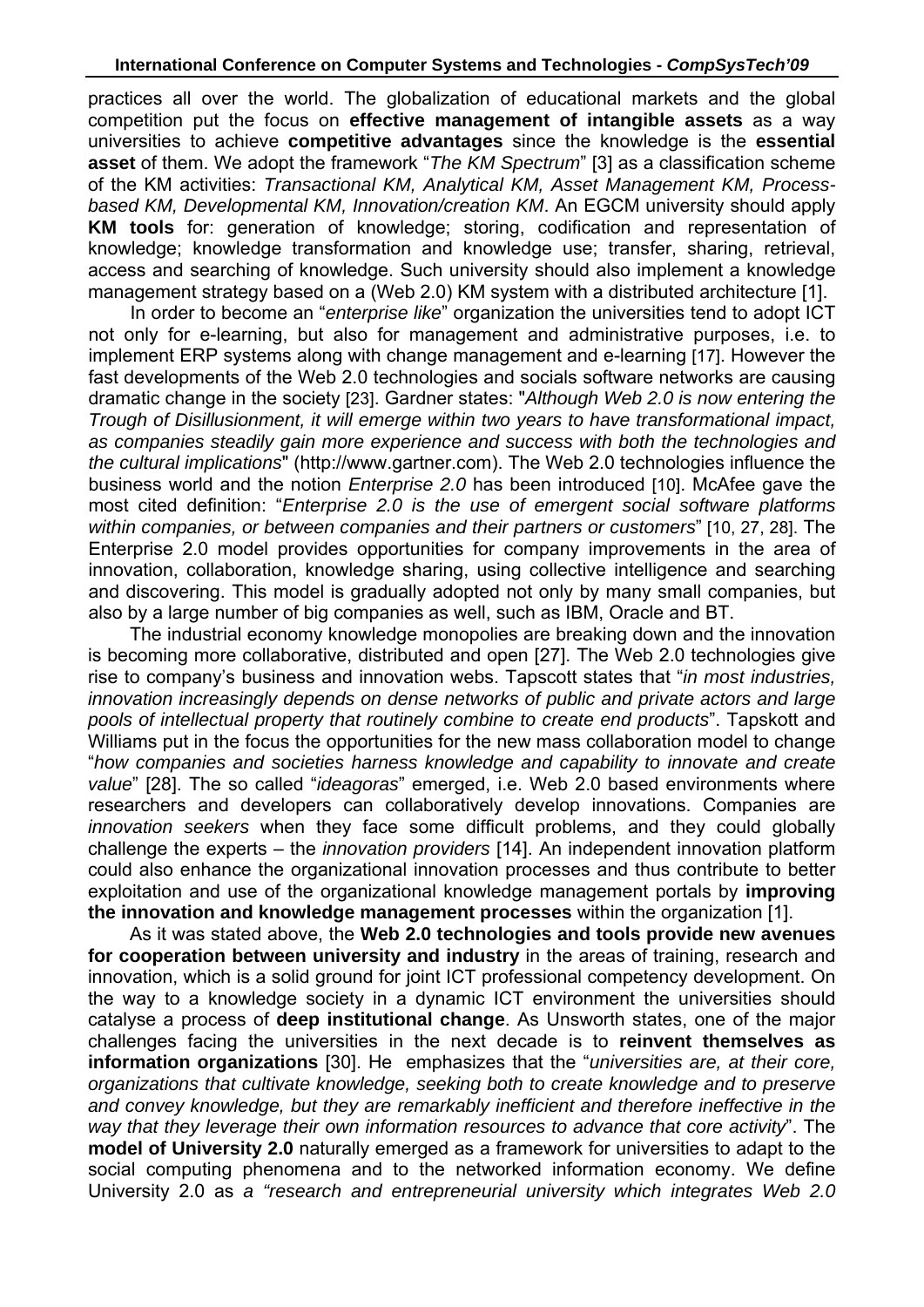*technologies and applications in all university activities, including ones with all knowledge intensive stakeholders, and implements the features of the Enterprise 2.0"* [15]. The Web 2.0 based virtual learning environments provide opportunities for students, professors, companies and other stakeholders to cooperate in a 24/7 fashion [15, 18]. The virtual space of a University 2.0 is a natural place, where the **two worlds** – the academic and the corporate ones, **could establish solid bridges and naturally integrate**, especially if the university adopts most of the principles of the Entreprise 2.0 model [15, 16].

An EGCM university should also become a *virtual organization*. Virtual Organizations (VOs) are a fast-growing phenomenon in all work settings. A VO is "*a group of individuals whose members and resources may be dispersed geographically and institutionally, yet who function as a coherent unit through the use of e-infrastructure*" [20]. A VO is typically enabled by, and provides shared and often real-time access to, **centralized or distributed resources**, such as specific tools, applications, data, and sensors, and experimental operations. The term VO can encompass systems known by other names such as e-Science or e-Research, distributed workgroups or virtual teams, virtual environments, and online communities. VOs include a broad range of operational options, e.g they can be **formal or informal, planned or unplanned, transient or long lived**. Most VOs, however, share several common characteristics [20]: distributed across space, distributed across time, dynamic structures and processes, computationally enabled and computationally enhanced (with simulations, databases, and analytic services). Such organizations are EGEE and nanoHUB.org. VOs are enabling new form of learning: **learning through interactive visualizations and simulations** [20]. The **cyber-services also demand a new level of technical competence from the workforce and citizens** [20].

#### **6. CONCLUSIONS**

The technologies are ever changing and the new generations of Web are on the horizon – Web 3.0, Web 4.0, etc. They are related to increasing the intelligence of the Web. Davis describes these trends: *"The semantic wave embraces four stages of internet growth. The first stage, Web 1.0, was about connecting information and getting on the net. Web 2.0 is about connecting people — putting the "I" in user interface, and the "we" into Webs of social participation. The next stage, Web 3.0, is starting now. It is about representing meanings, connecting knowledge, and putting these to work in ways that make our experience of internet more relevant, useful, and enjoyable. Web 4.0 will come*  later. It is about connecting intelligences in a ubiquitous Web where both people and *things reason and communicate together."* [4]*.* An emerging trend in the academic world is to integrate Web X.0 with the global e-infrastructure [25]. Having in mind the life-long learning need and the trend of integration of all existing forms of education, we might expect that **the whole world would become a Global Campus** in the next few decades.

### **REFERENCES**

[1] Antonova, A., Nikolov, R. (2008), Modelling Concept Design of Innovation Platform: Knowledge Management Approach, KMO2008, Finland, pp. 283-294

[2] Atkins, D. et al (2003), Revolutionizing Science and Engineering Through Cyberinfrastructure, Report of the NSF Panel on Cyberinfrastructure, NSF, January

[3] Binney D. (2001), The knowledge management spectrum - understanding the KM landscape, Journal of Knowledge Management, 5, 1, 33-42.

[4] Davis D. (2008), Project10X's Semantic Wave 2008 Report: Industry Roadmap to Web 3.0 & Multibillion Dollar Market Opportunities, October

[5] Frydenberg, J., Matkin, G. (2007), Open Textbooks: Why? What? How? When?, University of California, Irvine, Distance Learning Center, Hewlett Foundation

[6] Geiger, R. (2004) Knowledge and Money: Research Universities and the Paradox of the Marketplace, Stanford, CA: Stanford University Press.

[7] Kalay, Y. (2004) Virtual learning environments, ITcon Vol. 9, Special Issue ICT Supported Learning in Architecture and Civil Engineering , pp. 195-207